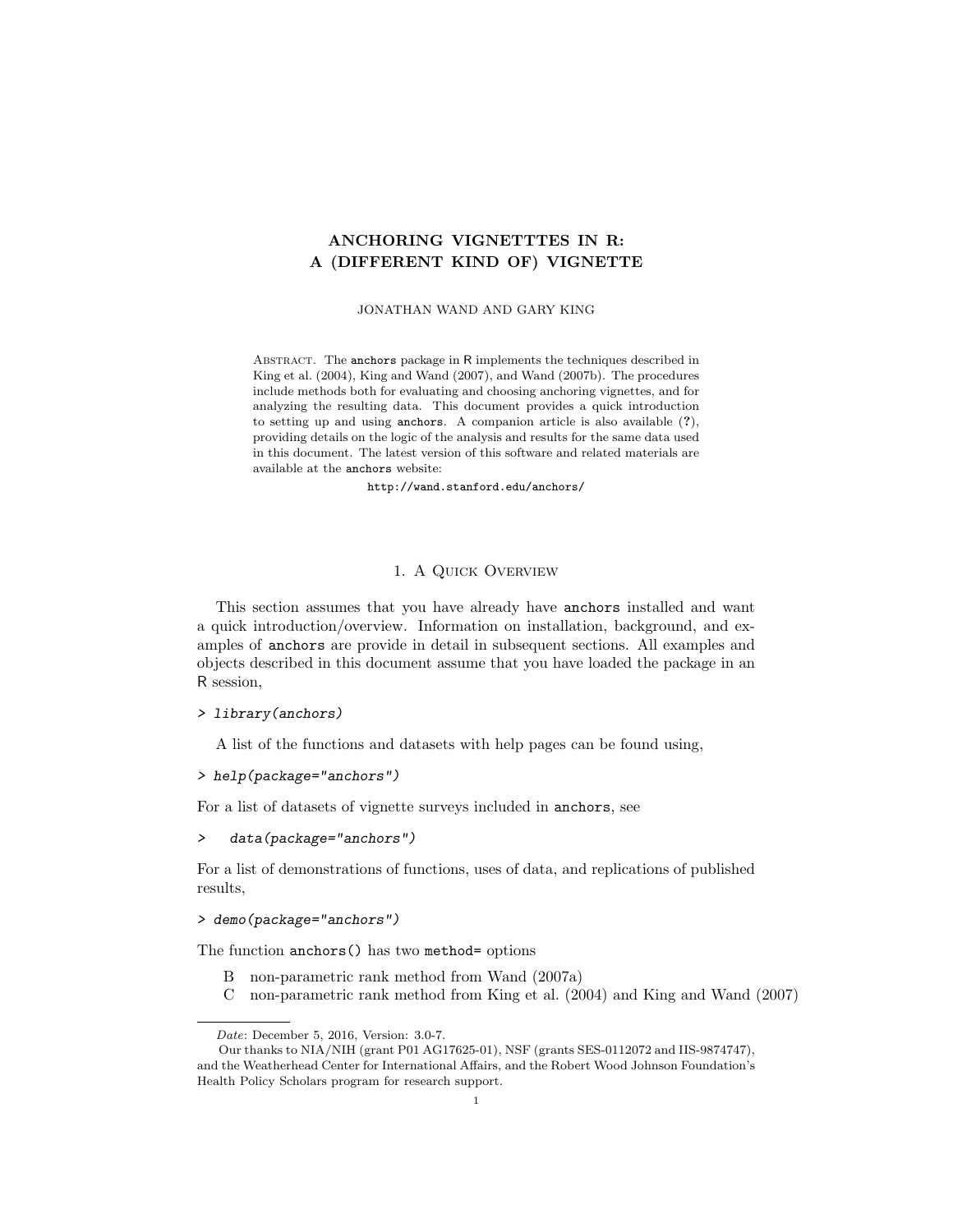There are two other key supporting functions that will be discussed in turn: anchors.order() and chopit()

For methods B and C, one can also specify that all combinations of subsets of vignettes (but retaining the same relative order as submitted in the formula) be analyzed using the option  $anchors(..., comb = TRUE)$ . The default is  $combn = FALSE$ since for more than three vignettes, the process requires non-trivial computational time. Details can be found in the later section on vignette selection, and via help(anchors.combn).

Datasets with anchoring vignettes that are made available by the anchors package include

| chopitsim | Simulated Data for test chopit function                          |
|-----------|------------------------------------------------------------------|
| mexchn    | China-Mexico political efficacy data                             |
| poleff    | Simulated Political Efficacy Data                                |
| poleffna  | Simulated Political Efficacy Data with NA (demo only, don't use) |
| freedom   | Individual freedom of speech data                                |
| sleep     | Sleep data for china                                             |
| selfcare  | Self-care data for china                                         |
| table1    | Reference from Table 1 of King and Wand (2007)                   |
| table1src | Specific response values that have inequalities to create table  |

Any of these can be loaded with data(), for example,

#### > data(freedom)

Demonstration files are available, both to provide examples of the use of functions and as an aid to those who would simply like to re-compute published results that have used versions of the anchors package,

| anchors.plot     | Demo of plotting with anchors                           |
|------------------|---------------------------------------------------------|
| chopit           | Demo of chopit: summary, plot                           |
| anchors.freedom  | Wand et al (2007) rank analysis of freedom              |
| anchors.freedom3 | Wand et al (2007) Figure 2 histogram with 3 vignettes   |
| anchors.freedom6 | Wand et al $(2007)$ Figure 1 histogram with 6 vignettes |
| anchors.vign2    | King and Wand $(2007)$ Table 1 anchors $()$             |
| anchors.mexchn   | King and Wand (2007) Figure 1 histogram                 |
| entropy.mexchn   | King and Wand $(2007)$ Figure 2 entropy $()$            |
| entropy.sleep    | King and Wand $(2007)$ Figure 3 entropy $()$            |
| entropy.self     | King and Wand $(2007)$ Figure 4 entropy $()$            |
| anchors.mexchn2  | Repl King et al (2004) Figure 2                         |
| chopit.mexchn    | King et al $(2004)$ Table 2 (non-linear taus)           |
|                  |                                                         |

Any of these can be invoked with demo(), for example,

### > demo(anchors.freedom)

## 2. Getting Started: Installation and the Basics

We begin by walking through how to set-up anchors on your computer to facilitate the interactive use of the examples that follow. There are many introductions to R available on the R site, http://www.r-project.org, and this is only intended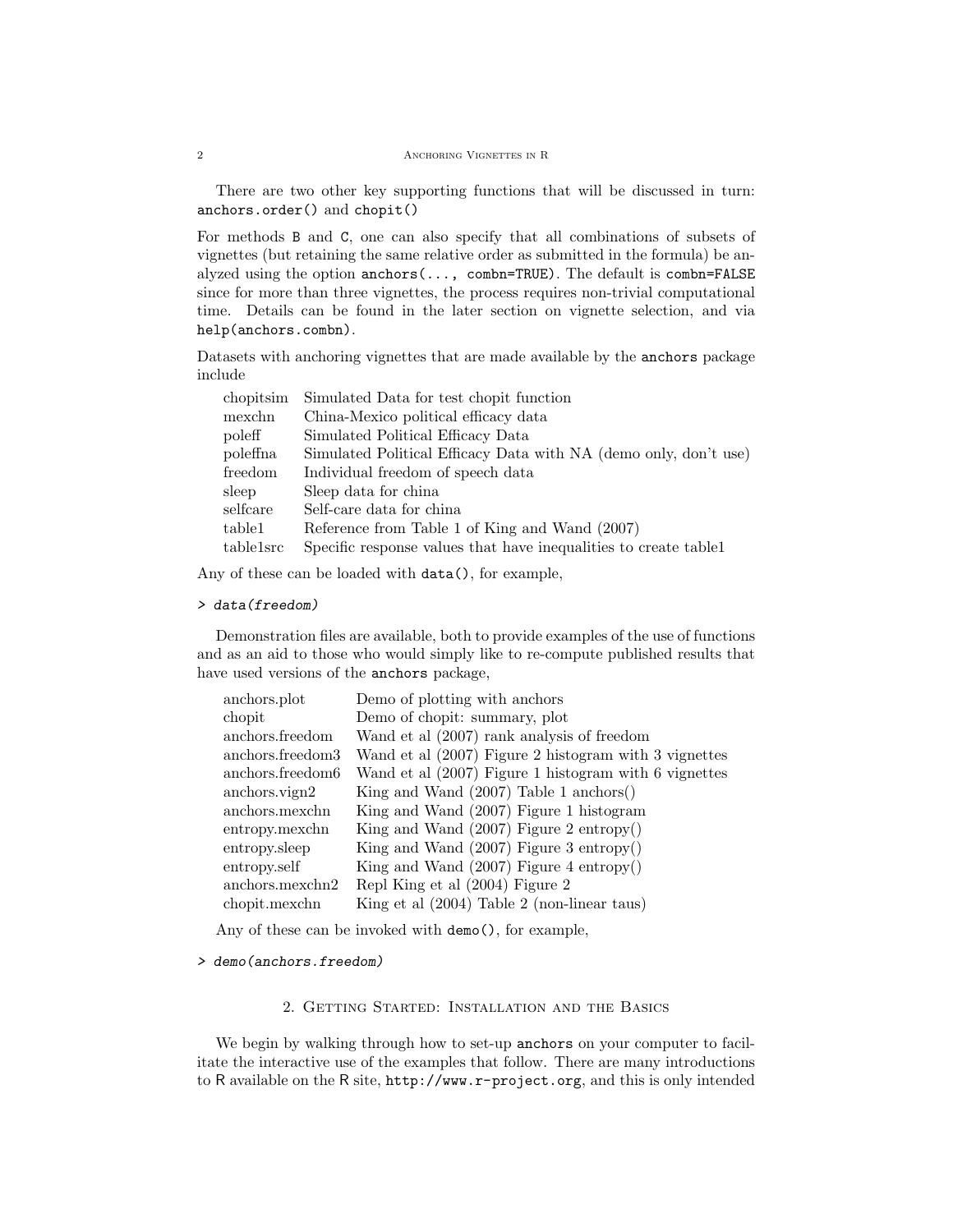as a brief summary with an emphasis on helping you to specifically get started with anchors.

Prior to installing anchors, you will need to install the Rstatistical package available via http://www.r-project.org. Use at least R 2.8. For details on installing R the FAQ at http://cran.r-project.org/faqs.html are helpful.

Once you have R installed, and given you have an active internet connection, the easiest way to install the anchors package is from the R command line,

## > install.packages("anchors", dependencies = TRUE)

which will also install the rgenoud (http://sekhon.berkeley.edu/rgenoud/ package if it is not already installed on your system. Alternatively, for \*nix systems, you can also install the package manually by

- (1) downloading the source code from the anchors website: anchors 3.0-7.tar.gz (http://wand.stanford.edu/anchors/R/CRAN/src/contrib/anchorsR\_\AnchorsVer. tar.gz).
- (2) running from the \*nix shell, in the same directory as the downloaded file, % R CMD INSTALL anchors\_3.0-7.tgz

Once the anchors package is installed, and an R session is begun, the package is made available by invoking on the R command-line,

## > library(anchors)

The full list of functions and datasets made available by anchorscan be found by invoking at any time,

```
> help(package="anchors")
```
and each individual object with a help file can be queried individually, for example,

> help(anchors)

## 3. Introduction to Anchoring Vignettes

Consider a survey question along with response categories that is asked as a self-assessment,

How free do you think you are to express yourself without fear of government reprisal? (1) Completely Free, (2) Very Free, (3) Moderately Free, (4) Slightly Free, (5) Not Free at All

One key difficulty of analyzing the results from such a survey question is the possibility that individuals apply different standards in the selection of a response category. Researchers have tried to ameliorate the problems of interpersonal and cross-cultural incomparability in survey research with careful question wording, translation (and back translation), focus groups, cognitive debriefing, and other techniques, most of which are designed to improve the survey question. In contrast, anchoring vignettes is a technique that seeks to bring additional data to bear on the problem.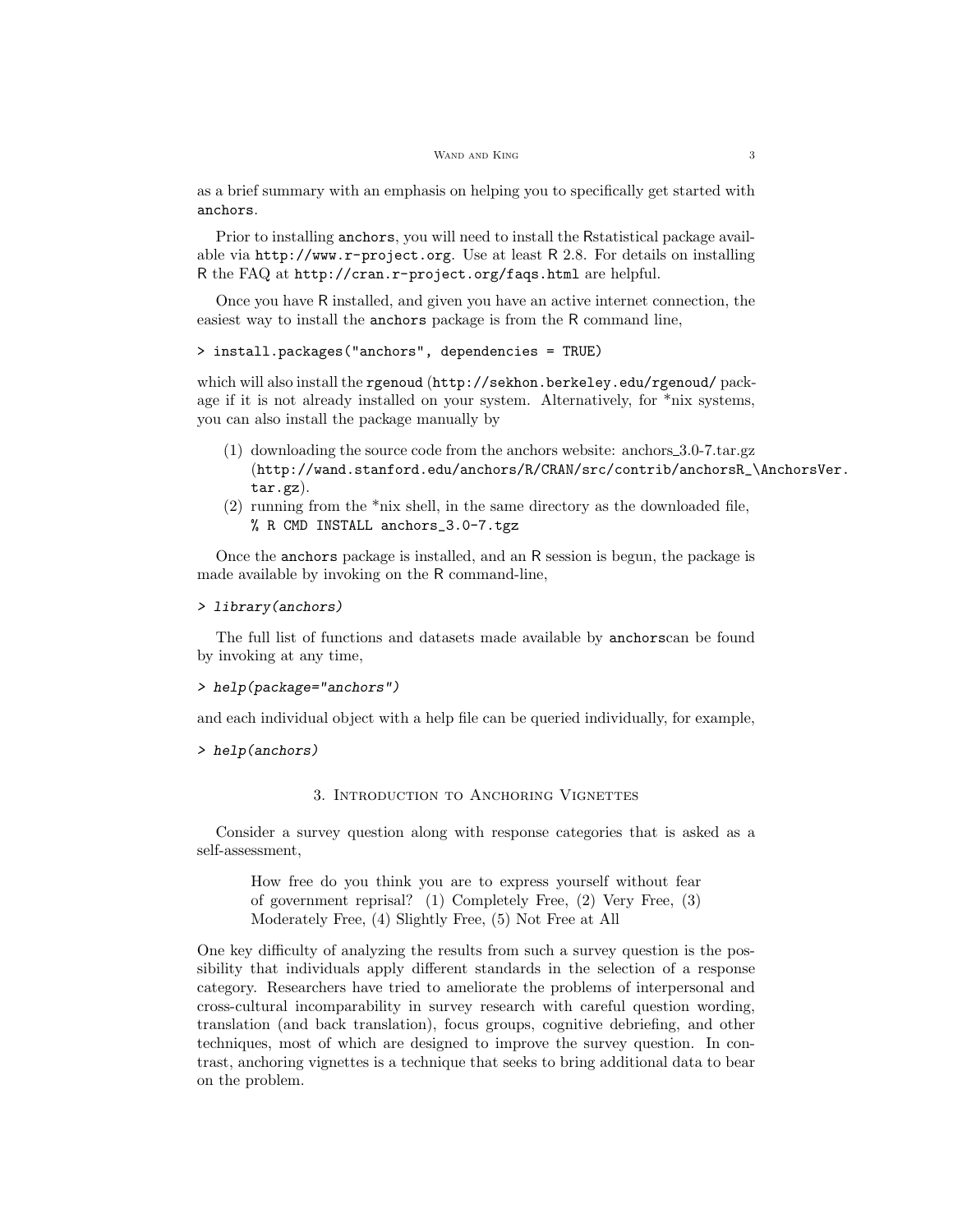#### 4 Anchoring Vignettes in R

For example, vignettes corresponding to the above political freedom question attempt to describe hypothetical individuals who have different levels of freedom from government reprisal. The following six vignettes are intended to correspond to distinct levels of political freedom in order of decreasing freedom,

- vign1: [Kay] does not like many of the government's policies. She frequently publishes her opinion in newspapers, criticizing decisions by officials and calling for change. She sees little reason these actions could lead to government reprisal.
- vign2: [Michael] disagrees with many of the government's policies. Though he knows criticism is frowned upon, he doesn't believe the government would punish someone for expressing critical views. He makes his opinion known on most issues without regard to who is listening.
- vign3: [Bob] has political views at odds with the government. He has heard of people occasionally being arrested for speaking out against the government, and government leaders sometimes make political speeches condemning those who criticize. He sometimes writes letters to newspapers about politics, but he is careful not to use his real name.
- vign4: [Connie] does not like the government's stance on many issues. She has a friend who was arrested for being too openly critical of governmental leaders, and so she avoids voicing her opinions in public places.
- vign5: [Vito] disagrees with many of the government's policies, and is very careful about whom he says this to, reserving his real opinions for family and close friends only. He knows several men who have been taken away by government officials for saying negative things in public.
- vign6: [Sonny] lives in fear of being harassed for his political views. Everyone he knows who has spoken out against the government has been arrested or taken away. He never says a word about anything the government does, not even when he is at home alone with his family.

After each of these vignettes, a corresponding evaluation question is asked with the same response categories as for the self-assessment.

How free do you think [name] is to express [him/her]self without fear of government reprisal? (1) Completely Free, (2) Very Free, (3) Moderately Free, (4) Slightly Free, (5) Not Free at All

Note: In the case where there are missing values for responses to the selfassessment or the vignettes, it is important that these be coded as '0' (zero), instead of NA or some other missing value if you wish to retain the other (non-missing) responses of an individual in the parametric model to be described shortly (see chopit). For all non-parametric analysis that rely on anchors or anchors.order, cases with missing responses (either NA or zero) must be listwise deleted. We provide a handy function, replace.value, that facilitates the alteration of the coding of missing values for subsets of variables.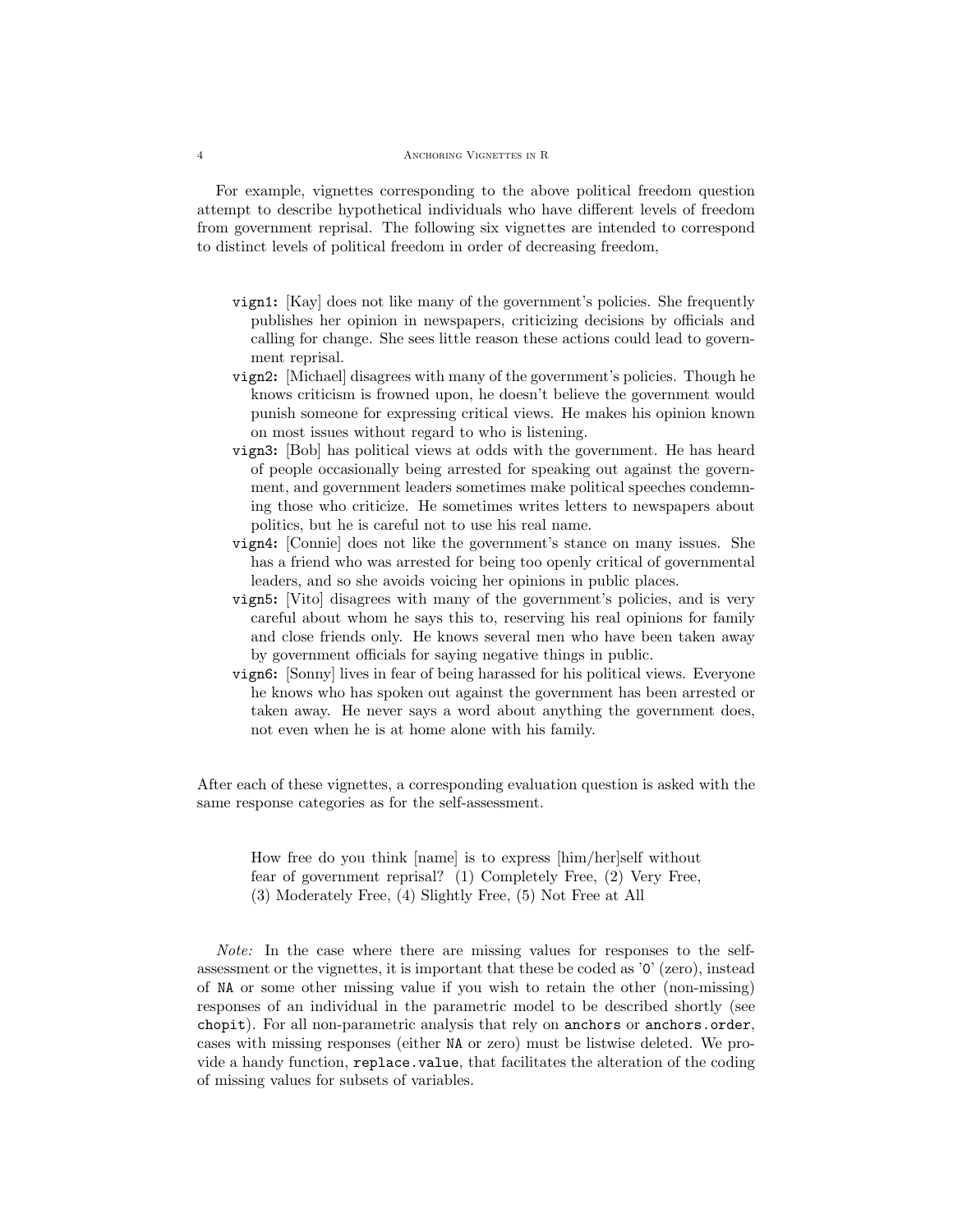#### $\,$  Wand and King  $\,$  5  $\,$

### 4. Indexing Notation

Our notation is a generalization of King et al. designed to accommodate our enhancements to the various models. We index survey questions, response categories, and respondents as follows:

- We index survey questions by the pair  $(s, j)$ , where question set s (s  $1, \ldots, S$  corresponds to the self-assessment question number and refers to the set of questions that includes the self-assessment question (indicated by  $j = 0$ ) and, optionally, one or more vignette questions (indicated by  $j=1,\ldots,J_s$ ).
- We index response categories by  $k$   $(k = 1, ..., K_s)$  separately for each survey question since they can each have different response categories. Each set of questions (self-assessment and vignettes) must have the same number of choice categories (coded as increasing sequential integers starting with 1). Missing values (whether structural, because the question was not asked, or due to nonresponse) should be coded as  $k = 0$ .
- We index respondents by i or  $\ell$ . Respondent  $i$   $(i = 1, \ldots, n)$  is asked all of the self-assessment questions. Respondent  $\ell$  ( $\ell = 1, ..., N$ ) is asked all of the vignette questions. (Respondents are indexed for self-assessment and vignette questions separately since each could be asked of independent samples; if they are asked of the same individuals, then  $i = \ell$  and  $n = N$ .) If your survey design asks each set of vignette questions in separate samples (and separate from the self-assessment question), then index each set of vignettes according to unique values of  $\ell$  and use the missing value code  $(k = 0)$  for vignettes that are not asked of a subgroup; in other words, stack the data in block diagonal format.

Thus, every mathematical symbol in the model could be indexed by  $s, j, k$ , and either  $i$  or  $\ell$ . In practice, we drop indexes that are constant.

## 5. A Nonparametric Approach

5.1. **Definition.** Define  $C_{is}$  as the self-assessment *relative* to the corresponding set of vignettes. Let  $y_i$  be the self-assessment response and  $z_{i1}, \ldots, z_{iJ}$  be the J vignette responses, for the ith respondent. For respondents with consistently ordered rankings on all vignettes  $(z_{j-1} < z_j$ , for  $j = 2, \ldots, J$ , we create the DIFcorrected self-assessment  $C_i$ 

(1) 
$$
C_{i} = \begin{cases} 1 & \text{if } y_{i} < z_{i1} \\ 2 & \text{if } y_{i} = z_{i1} \\ 3 & \text{if } z_{i1} < y < z_{i2} \\ \vdots & \vdots \\ 2J+1 & \text{if } y_{i} > z_{iJ} \end{cases}
$$

Respondents who give tied or inconsistently ordered vignette responses may have an interval values of  $C$ , if the tie/inconsistency results in multiple conditions in equation 1 appearing to be true. A more general definition of  $C$  is defined as the minimum to maximum values among all the conditions that hold true in equation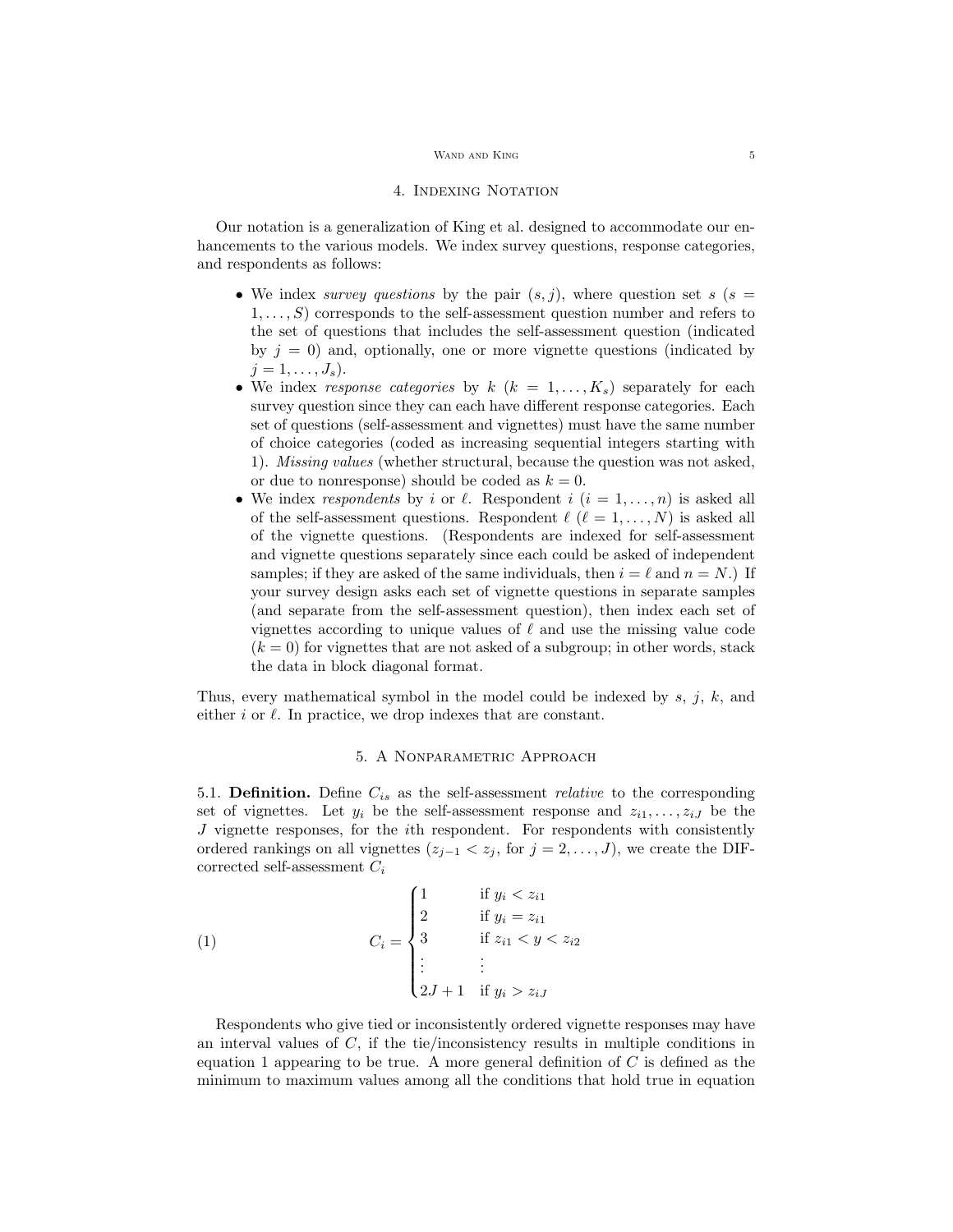1. Values of C that are intervals, rather than scalar, represent the set of inequalities over which the analyst cannot distinguish without further assumption.

5.2. Example Code: anchors(). This example again first loads the library and example dataset, and then  $\text{anchors}$  () calculates C for each individual. In the nonparametric estimation, only one self-question and corresponding set of vignettes are analyzed at a time.

```
> library(anchors)
> data(freedom)
> a1 <- anchors(self ~ vign2+vign3+vign4+vign5+vign6, freedom, method="C")
> summary(a1)
ANCHORS: SUMMARY OF RELATIVE RANK ANALYSIS:
Overview of C-ranks
Number of cases: 1763 with interval value, 1737 with scalar value
Maximum possible C-rank value: 11
Interval on C-scale: Frequency and proportions Cs to Ce
         N Prop MinEnt
1 to 1 387 0.111 1
2 to 2 279 0.080 2
3 to 3 336 0.096 3
4 to 4 81 0.023 4
5 to 5 59 0.017 5
6 to 6 28 0.008 6
7 to 7 11 0.003 7
8 to 8 31 0.009 8
9 to 9 22 0.006 9
10 to 10 164 0.047 10
11 to 11 339 0.097 11
1 to 4 16 0.005 1
1 to 5 12 0.003 1
1 to 6 25 0.007 6
1 to 7 5 0.001 6
1 to 8 31 0.009 6
1 to 9 5 0.001 6
1 to 10 32 0.009 6
1 to 11 19 0.005 6
2 to 4 15 0.004 3
2 to 5 11 0.003 3
2 to 6 22 0.006 6
2 to 7 4 0.001 6
2 to 8 51 0.015 6
2 to 9 19 0.005 6
2 to 10 177 0.051 6
```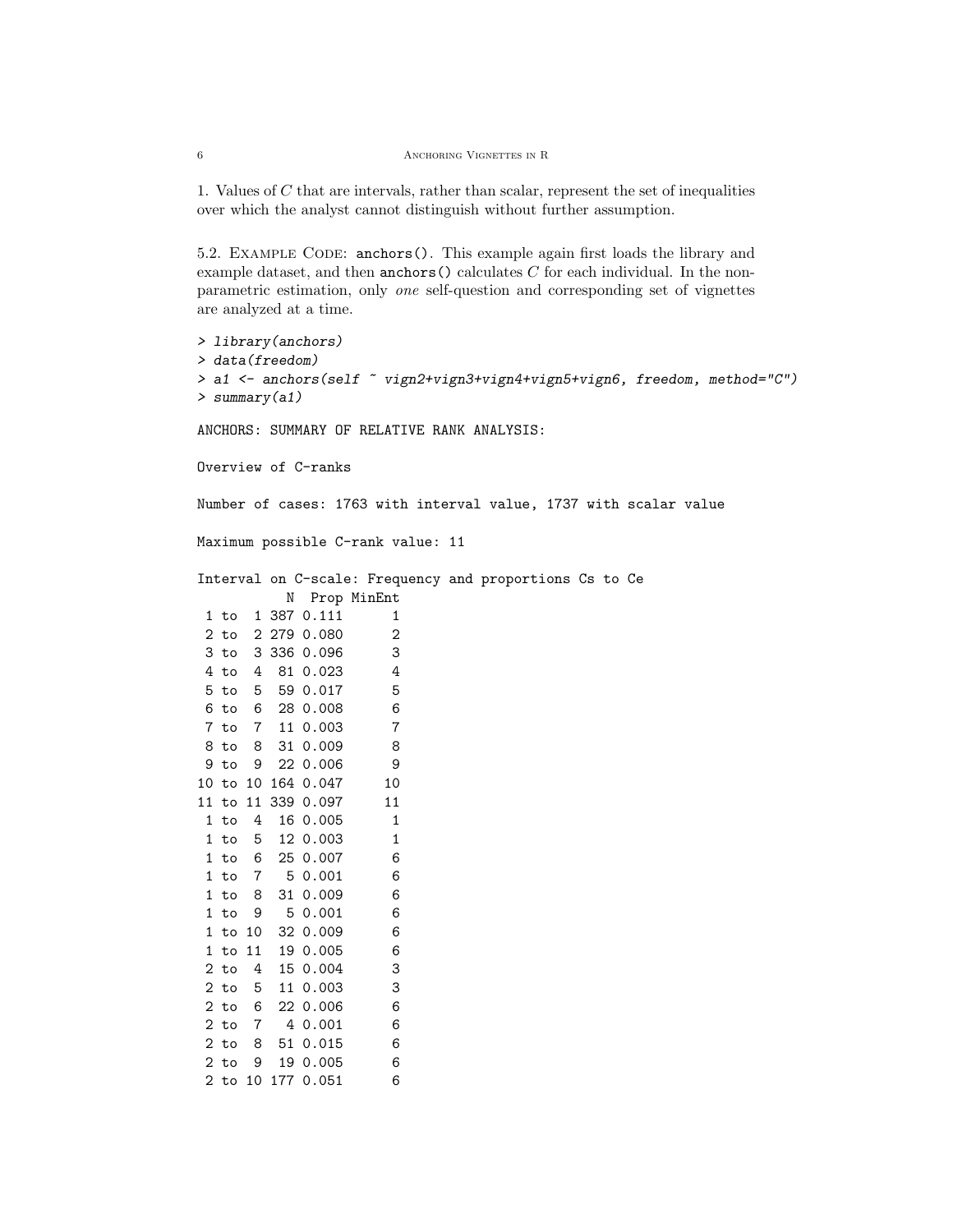|                                                                            |                 |                | 2 to 11 91 0.026                   | 6                                  |                                                                  |
|----------------------------------------------------------------------------|-----------------|----------------|------------------------------------|------------------------------------|------------------------------------------------------------------|
| 3 to                                                                       | - 6             |                | 31 0.009                           | 6                                  |                                                                  |
| 3 to                                                                       | $\overline{7}$  |                | 3 0.001                            | 6                                  |                                                                  |
| 3 to                                                                       | - 8             |                | 93 0.027                           | 6                                  |                                                                  |
|                                                                            |                 |                | 3 to 9 29 0.008                    | 6                                  |                                                                  |
| 3 to 10                                                                    |                 |                | 16 0.005                           | 6                                  |                                                                  |
| 3 to 11                                                                    |                 |                | 11 0.003                           | 6                                  |                                                                  |
| 4 to                                                                       | - 6             |                | 16 0.005                           | 6                                  |                                                                  |
|                                                                            |                 |                | 4 to 7 2 0.001                     | 6                                  |                                                                  |
| 4 to 8                                                                     |                 |                | 94 0.027                           | 6                                  |                                                                  |
|                                                                            |                 |                | 4 to 9 39 0.011                    | 6                                  |                                                                  |
|                                                                            |                 |                | 4 to 10 175 0.050                  | 6                                  |                                                                  |
|                                                                            |                 |                | 4 to 11 39 0.011                   | 6                                  |                                                                  |
| 5 to                                                                       |                 |                | 8 80 0.023                         | 6                                  |                                                                  |
|                                                                            |                 |                | 5 to 9 38 0.011                    | 6                                  |                                                                  |
| 5 to 10                                                                    |                 |                | 9 0.003                            | 6                                  |                                                                  |
| $5$ to $11$                                                                |                 |                | 6 0.002                            | 6                                  |                                                                  |
| 6 to                                                                       |                 |                | 8 107 0.031                        | - 6                                |                                                                  |
| 6 to                                                                       |                 |                | 9 61 0.017                         | - 6                                |                                                                  |
|                                                                            |                 |                | 6 to 10 242 0.069                  | - 6                                |                                                                  |
|                                                                            |                 |                | 6 to 11 52 0.015                   | - 6                                |                                                                  |
|                                                                            |                 |                |                                    | 10                                 |                                                                  |
|                                                                            |                 |                | 7 to 10 1 0.000<br>7 to 11 1 0.000 | 11                                 |                                                                  |
|                                                                            |                 |                | 8 to 10 44 0.013                   | 10                                 |                                                                  |
|                                                                            |                 |                | 8 to 11 39 0.011                   | 11                                 |                                                                  |
|                                                                            |                 |                |                                    |                                    |                                                                  |
|                                                                            |                 |                |                                    |                                    | Note: MinEnt is the rank for the interval that minimizes entropy |
|                                                                            |                 |                |                                    |                                    |                                                                  |
|                                                                            |                 |                |                                    |                                    | Summary of C-ranks with ties/intervals broken:                   |
|                                                                            |                 |                |                                    |                                    |                                                                  |
|                                                                            |                 |                |                                    |                                    | Distribution of ranks omiting interval cases                     |
|                                                                            | 1               | 2              | 3                                  | 4                                  | 6<br>5<br>$\mathbf 7$<br>8<br>9                                  |
|                                                                            |                 |                |                                    |                                    | 0.223 0.161 0.193 0.047 0.034 0.016 0.006 0.018 0.013            |
| 10                                                                         |                 | 11             |                                    |                                    |                                                                  |
| $0.094$ $0.195$                                                            |                 |                |                                    |                                    |                                                                  |
|                                                                            |                 |                |                                    |                                    |                                                                  |
|                                                                            |                 |                |                                    |                                    | Distribution of ranks allocating interval cases uniformly        |
|                                                                            | $1\overline{ }$ | 2              | 3                                  | 4<br>5                             | 6<br>7<br>8<br>9<br>10<br>11                                     |
|                                                                            |                 |                |                                    |                                    | 0.116 0.1 0.125 0.07 0.07 0.09 0.079 0.091 0.06 0.09 0.107       |
|                                                                            |                 |                |                                    |                                    |                                                                  |
| Distribution of ranks allocating interval cases via cpolr                  |                 |                |                                    |                                    |                                                                  |
|                                                                            |                 |                |                                    | and conditioning on observed ranks |                                                                  |
| 1                                                                          |                 | $\overline{2}$ |                                    | $4\degree$                         | 5 <sub>5</sub><br>6<br>7<br>8<br>10<br>9                         |
| $3^{\circ}$<br>0.118 0.103 0.142 0.051 0.045 0.138 0.025 0.155 0.017 0.095 |                 |                |                                    |                                    |                                                                  |
| 11                                                                         |                 |                |                                    |                                    |                                                                  |
| 0.110                                                                      |                 |                |                                    |                                    |                                                                  |
|                                                                            |                 |                |                                    |                                    |                                                                  |

Allocating cases to their MinEnt values produces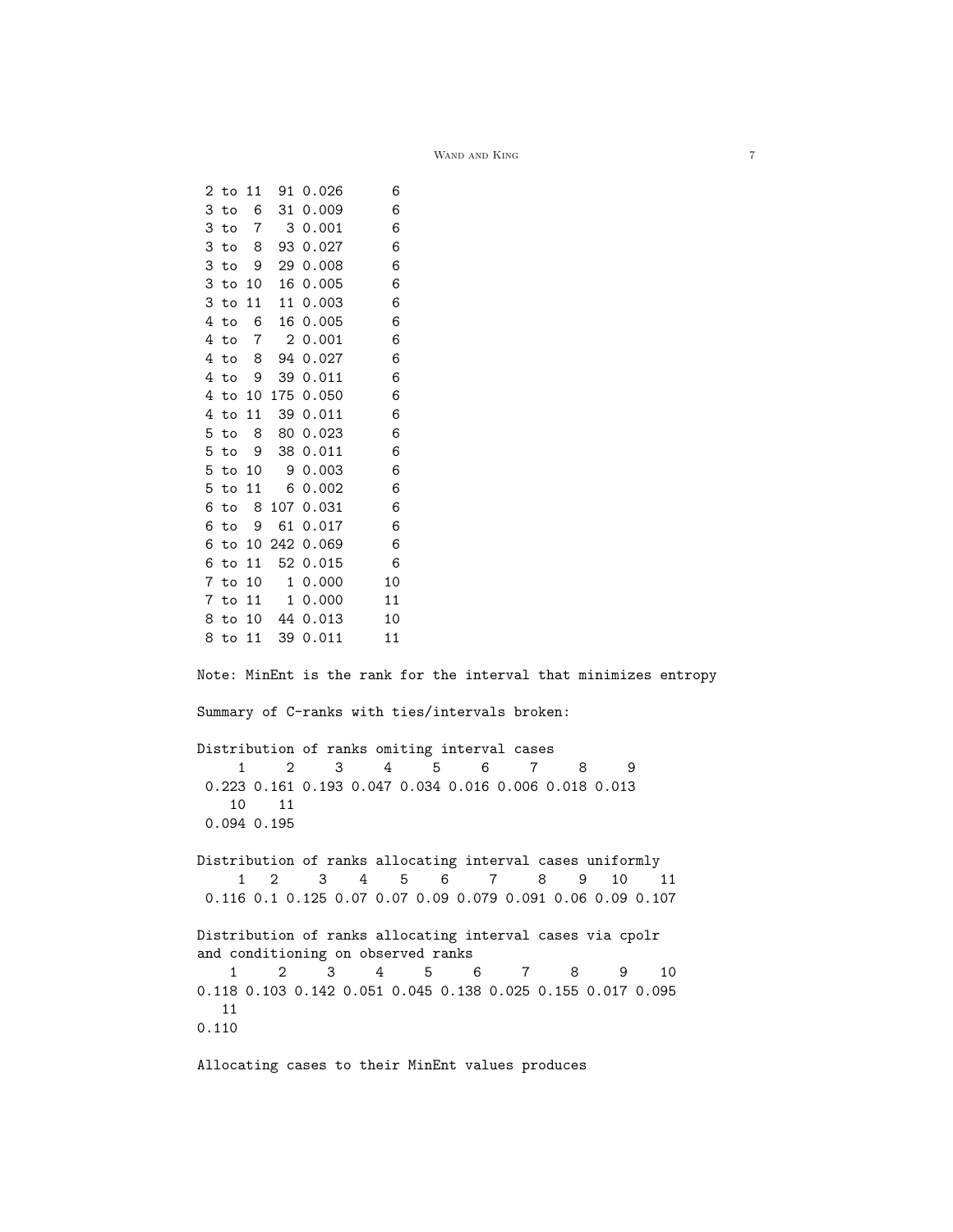8 ANCHORING VIGNETTES IN R

1 2 3 4 5 6 7 8 9 10 0.119 0.080 0.103 0.023 0.017 0.472 0.003 0.009 0.006 0.060 11 0.108

The names of vignettes must be passed to the function in the same order as the direction of the responses. In the example, vign2 is in the same (highest) direction as the response category 1, while the vign6 is in the same direction (lowest) as the response category 5. (We drop vign1 here for space reason when printing the summary—with the different combinations of intervals of C can be numerous.)

If anchors produces many ties you should check that you passed the vignettes in the correct order, but we also offer a function that investigates the ordering of vignettes in detail.

5.3. EXAMPLE CODE: anchors.order(). The function anchors.order(), and the associated methods summary.anchors.order and barplot.anchors.order investigate the relationship between vignette responses without reference to the selfassessment question.

```
> vo1<-anchors.order(~vign2+vign3+vign4+vign5+vign6, freedom)
> summary(vo1,top=10,digits=3)
ANCHORS: SUMMARY OF VIGNETTE ORDERING
Treatment of ties: represent as sets
Number of cases with at least two distinct vignette responses: 3223
and with no violations of natural ordering: 1178
and with no more than 1 violation of natural ordering: 1959
and with no more than 2 violation of natural ordering: 2621
Proportion of cases a vignette (row) is less than another (column):
     \langle 1 \rangle \langle 2 \rangle \langle 3 \rangle \langle 4 \rangle \langle 5 \rangle1 NA 0.663 0.732 0.707 0.754
2 0.121 NA 0.457 0.363 0.575
3 0.080 0.138 NA 0.183 0.374
4 0.068 0.198 0.339 NA 0.495
5 0.070 0.081 0.100 0.103 NA
Upper tri = p_{i} = p_{i} = p_{i} = p_{i} (negative values suggest misorderings)
Lower tri = 1 - p_{i}j - p_{j}j (big numbers means many ties)
      1 2 3 4 5
1 NA 0.542 0.652 0.639 0.684
2 0.215 NA 0.320 0.165 0.494
3 0.188 0.440 NA -0.156 0.275
4 0.405 0.477 0.345 NA 0.392
5 0.225 0.176 0.526 0.402 NA
Top 10 orderings (out of 262 unique orderings):
```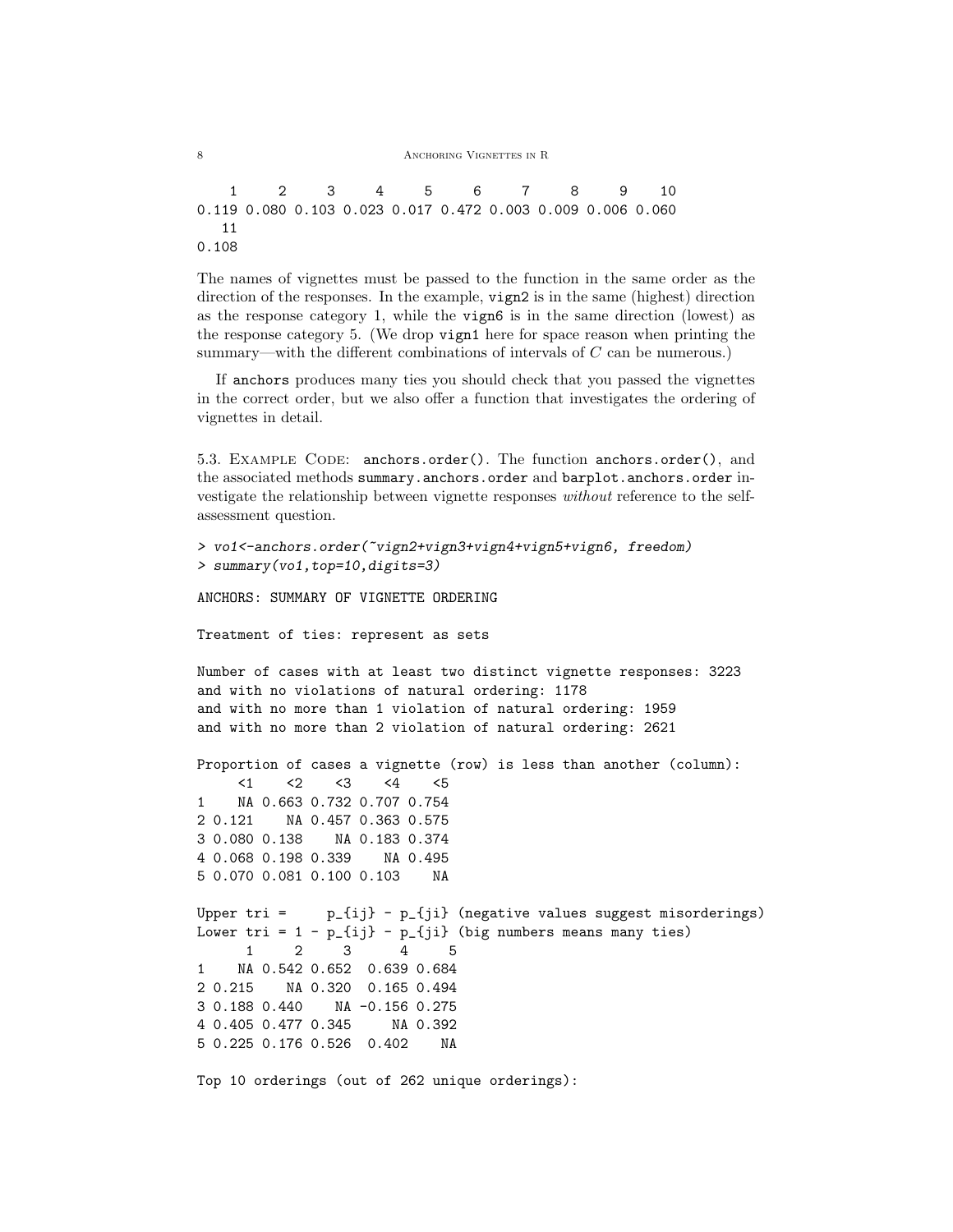#### WAND AND KING  $\hfill 9$

|                     |     | Frequency Proportion Ndistinct Nviolation |   |          |
|---------------------|-----|-------------------------------------------|---|----------|
| $1,\{2,3,4,5\}$     | 309 | 0.0883                                    | 2 | 0        |
| ${1, 2, 3, 4, 5}$   | 277 | 0.0791                                    | 1 | $\Omega$ |
| $1, 2, {3, 4, 5}$   | 221 | 0.0631                                    | 3 | 0        |
| $1, {2, 4}, {3, 5}$ | 212 | 0.0606                                    | 3 |          |
| $1, 2, {3, 4}$ , 5  | 178 | 0.0509                                    | 4 | 0        |
| $1, \{2, 3, 4\}, 5$ | 177 | 0.0506                                    | 3 | 0        |
| $1, 4, {2, 3, 5}$   | 157 | 0.0449                                    | 3 | 2        |
| $1, 2, 4, {3, 5}$   | 106 | 0.0303                                    | 4 |          |
| $1, {2, 4}, 3, 5$   | 96  | 0.0274                                    | 4 |          |
| 1, 4, 2, 3, 5       | 73  | 0.0209                                    | 4 | 2        |

> barplot(vo1)

## **Treatment of ties: represent as sets**



Details of how to interpret and use the output of the summary are provided in ?, where it is discussed in detail how vign6 is given the highest response almost half the time, however vign4 is more often given the highest response than vign5.

In light of this it is worth reestimating  $C$  using the consensus ordering of the vignettes,

> a2 <- anchors(self ~ vign2+vign3+vign5+vign4+vign6, freedom, method="C") > summary(a2)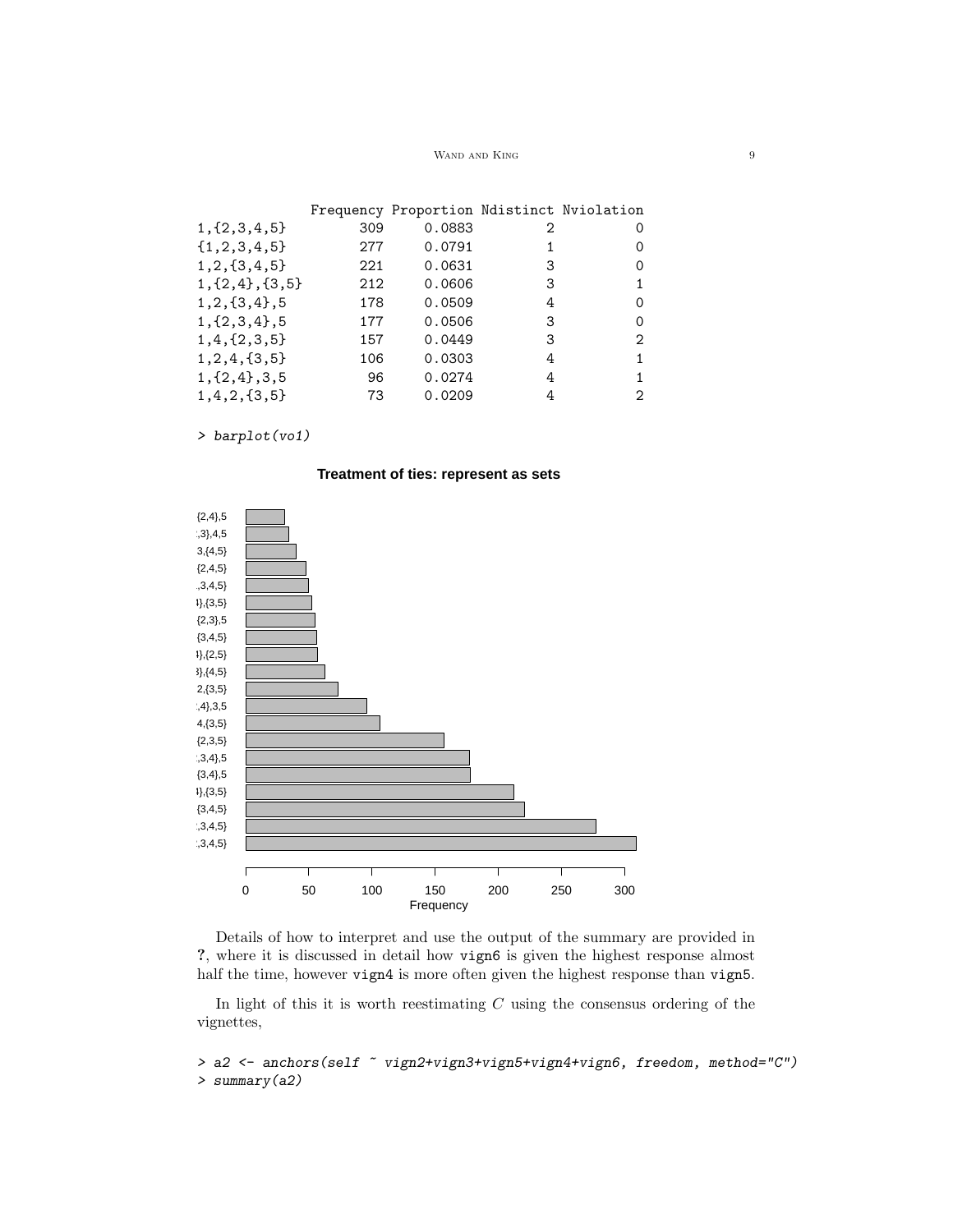$10$   $\,$  Anchoring Vignettes in R  $\,$ ANCHORS: SUMMARY OF RELATIVE RANK ANALYSIS: Overview of C-ranks Number of cases: 1654 with interval value, 1846 with scalar value Maximum possible C-rank value: 11 Interval on C-scale: Frequency and proportions Cs to Ce N Prop MinEnt 1 to 1 387 0.111 1 2 to 2 279 0.080 2 3 to 3 336 0.096 3 4 to 4 81 0.023 4 5 to 5 59 0.017 5 6 to 6 80 0.023 6 7 to 7 38 0.011 7 8 to 8 61 0.017 8 9 to 9 22 0.006 9 10 to 10 164 0.047 10 11 to 11 339 0.097 11 1 to 4 16 0.005 1 1 to 5 12 0.003 1 1 to 6 20 0.006 6 1 to 7 1 0.000 6 1 to 8 39 0.011 6 1 to 9 6 0.002 6 1 to 10 32 0.009 6 1 to 11 19 0.005 6 2 to 4 15 0.004 3 2 to 5 11 0.003 3 2 to 6 31 0.009 6 2 to 7 6 0.002 6 2 to 8 51 0.015 6 2 to 9 8 0.002 6 2 to 10 177 0.051 6 2 to 11 91 0.026 6 3 to 6 63 0.018 6 3 to 7 19 0.005 6 3 to 8 67 0.019 6 3 to 9 7 0.002 6 3 to 10 16 0.005 6 3 to 11 11 0.003 6 4 to 6 59 0.017 6 4 to 7 17 0.005 6 4 to 8 60 0.017 6 4 to 9 15 0.004 6 4 to 10 175 0.050 6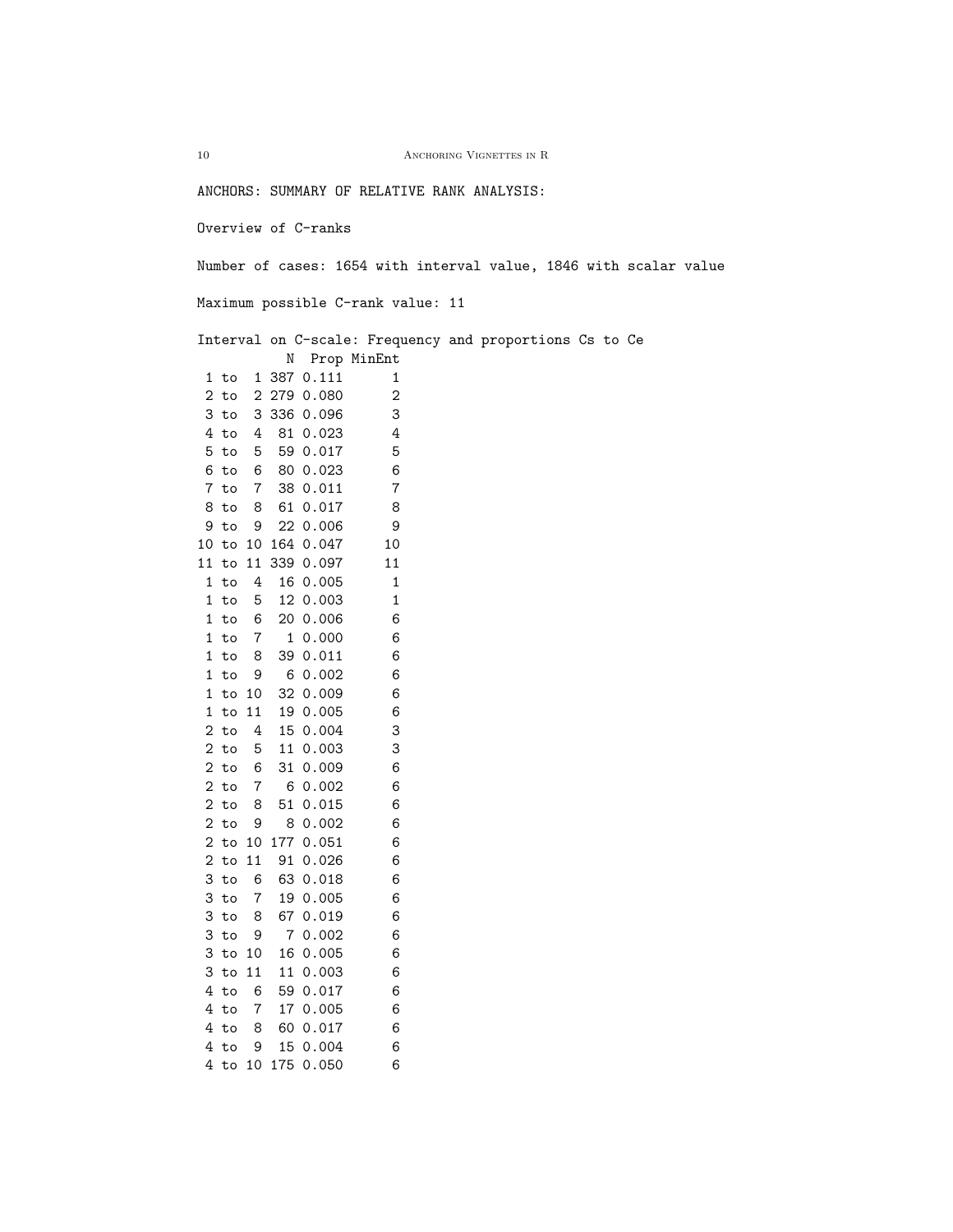4 to 11 39 0.011 6 5 to 8 28 0.008 6 5 to 9 11 0.003 6 5 to 10 9 0.003 6 5 to 11 6 0.002 6 6 to 8 107 0.031 6 6 to 9 31 0.009 6 6 to 10 158 0.045 6 6 to 11 50 0.014 6 7 to 10 3 0.001 10 7 to 11 1 0.000 11 8 to 10 126 0.036 10 8 to 11 41 0.012 11 Note: MinEnt is the rank for the interval that minimizes entropy Summary of C-ranks with ties/intervals broken: Distribution of ranks omiting interval cases 1 2 3 4 5 6 7 8 9 10 0.21 0.151 0.182 0.044 0.032 0.043 0.021 0.033 0.012 0.089 11 0.184 Distribution of ranks allocating interval cases uniformly 1 2 3 4 5 6 7 8 9 10 0.116 0.1 0.127 0.073 0.068 0.096 0.072 0.09 0.057 0.093 11 0.107 Distribution of ranks allocating interval cases via cpolr and conditioning on observed ranks 1 2 3 4 5 6 7 8 9 10 0.118 0.103 0.144 0.056 0.042 0.147 0.037 0.120 0.016 0.107 11 0.110 Allocating cases to their MinEnt values produces 1 2 3 4 5 6 7 8 9 10 0.119 0.080 0.103 0.023 0.017 0.431 0.011 0.017 0.006 0.084 11 0.109

Changing the assumed ordering of the vignettes increased the number of cases without any order violation by 60 percent. With respect to the top sets of types of ordering,

The analysis of vignettes is useful both at the stage of evaluating a pilot study of survey instruments, as well at the stage of choosing how (and whether) to use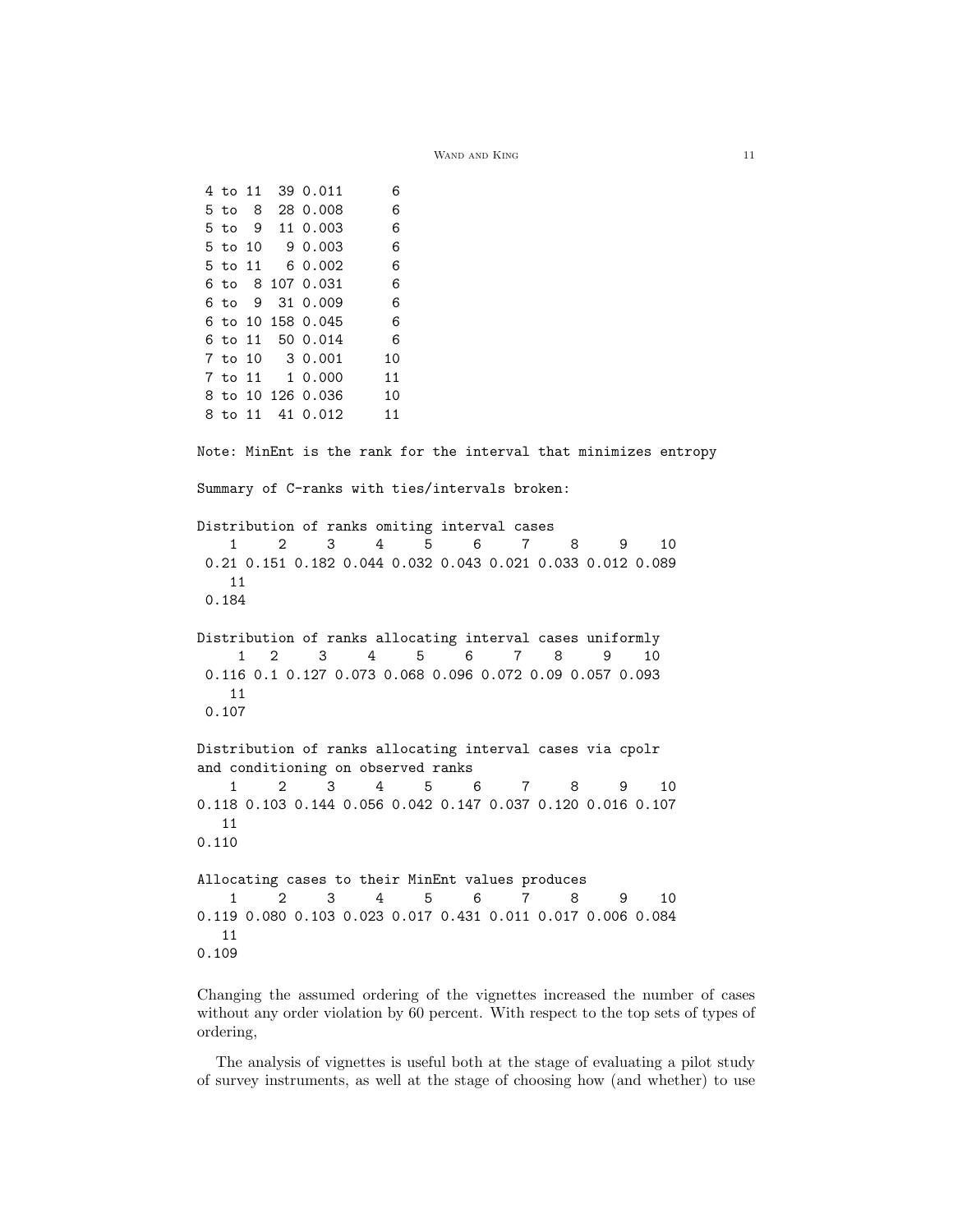particular vignettes. The results of non-parametric anchoring vignettes analysis using C are entirely dependent on which vignettes are included and the order in which they are specified.

5.4. Example Code: Subsets of vignettes. Calculating entropy for subsets of vignettes as suggested by Wand and King  $(2007)$  is straightforward. The anchors (..., combn=TRUE) calculates statistics of interest, including entropy measures, for every ordered combination of vignettes. For more details, please see help(anchors.combn) in R and King and Wand (2007).

```
> data(freedom)
> fo \le list(self = self \degree 1,
+ vign = cbind(vign1,vign3,vign6) ~ 1,
            \text{cpolyr} = \text{``as.factor}(\text{country}) + \text{sex} + \text{age} + \text{educ})> ent <- anchors(fo, data = freedom, method="C", combn=TRUE)
> summary(ent,digits=3)
ANCHORS: SUMMARY OF RELATIVE RANK ANALYSIS:
Overview of C-ranks
Number of cases: 522 with interval value, 2925 with scalar value
Maximum possible C-rank value: 7
Interval on C-scale: Frequency and proportions Cs to Ce
          N Prop MinEnt
1 to 1 496 0.144 1
2 to 2 225 0.065 2
3 to 3 492 0.143 3
4 to 4 236 0.068 4
5 to 5 497 0.144 5
6 to 6 489 0.142 6
7 to 7 490 0.142 7
1 to 4 22 0.006 3
1 to 5 1 0.000 5
1 to 6 28 0.008 5
1 to 7 12 0.003 5
2 to 4 39 0.011 3
2 to 5 10 0.003 5
2 to 6 124 0.036 5
2 to 7 31 0.009 5
3 to 6 9 0.003 5
3 to 7 9 0.003 5
4 to 6 193 0.056 5
4 to 7 44 0.013 5
```
Note: MinEnt is the rank for the interval that minimizes entropy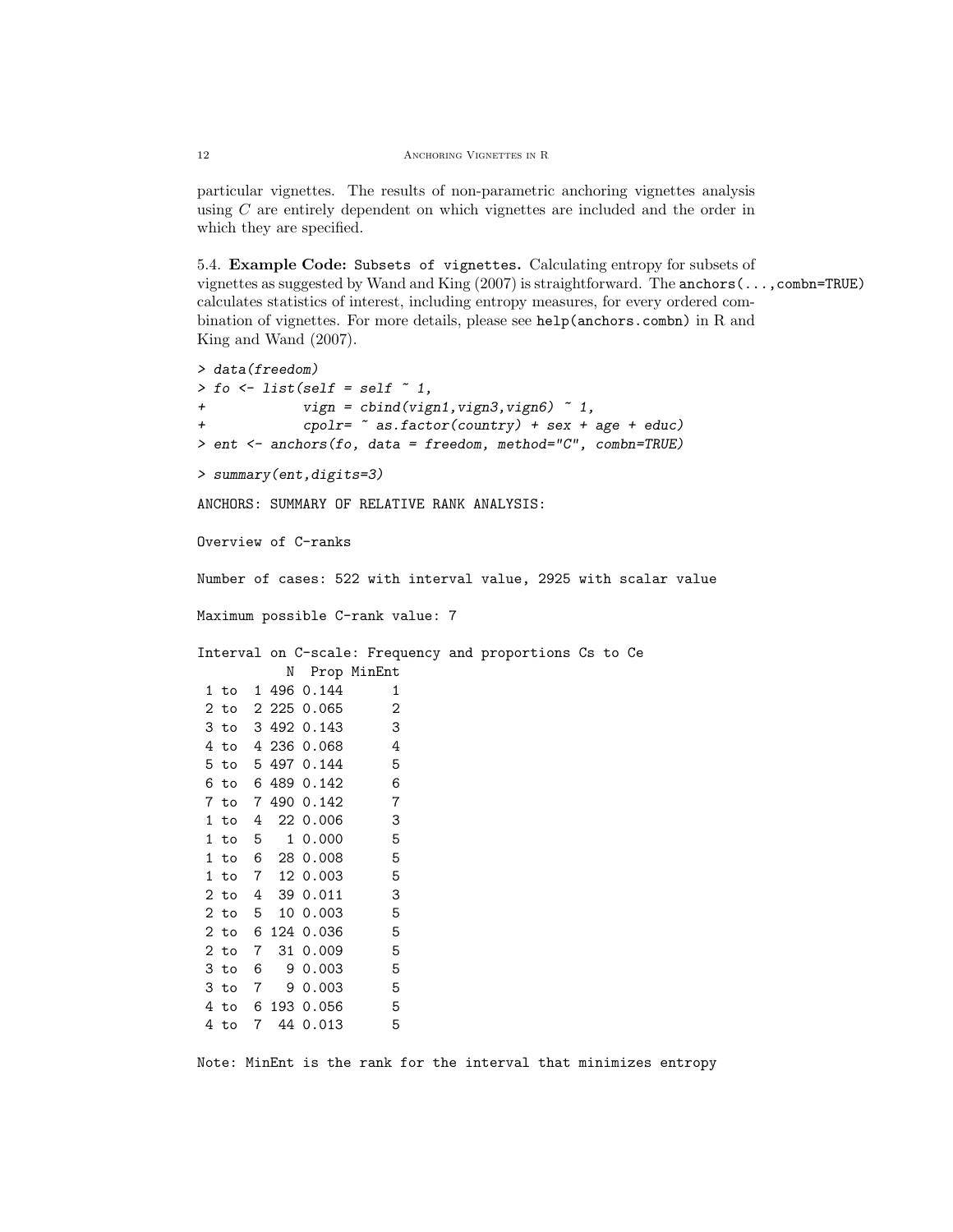Summary of C-ranks with ties/intervals broken: Distribution of ranks omiting interval cases 1 2 3 4 5 6 7 0.17 0.077 0.168 0.081 0.17 0.167 0.168 Distribution of ranks allocating interval cases uniformly 1 2 3 4 5 6 7 0.147 0.082 0.161 0.108 0.179 0.175 0.148 Distribution of ranks allocating interval cases via cpolr and conditioning on observed ranks 1 2 3 4 5 6 7 0.148 0.075 0.165 0.094 0.187 0.183 0.148 Allocating cases to their MinEnt values produces 1 2 3 4 5 6 7 0.144 0.065 0.160 0.068 0.278 0.142 0.142 Summary of entropy and intervals by subsets of vignettes: Vignettes Estimated entropy Minimum entropy 1 123 1.903 1.844 4 12 1.450 1.430 3 13 1.490 1.465 2 23 1.527 1.489 7 1 0.795 0.795 6 3 0.959 0.959 5 2 1.044 1.044 Interval Cases Span avg. Max. rank 1 522 1.471 7 4 220 1.151 5 3 195 1.137 5 2 418 1.285 5 7 0 1.000 3 6 0 1.000 3 5 0 1.000 3

One important feature to be noted about including cpolr= variables is that cases with any missing value in the covariates will be listwise deleted for both both the estimated and minimum entropy calculations to ensure a common basis for comparisons. As such, the minimum entropy values may change as a function of what variables (if any) are included in cpolr=.

The plot() method is described in help(plot.anchors.rank), and an example is given here,

> plot(ent)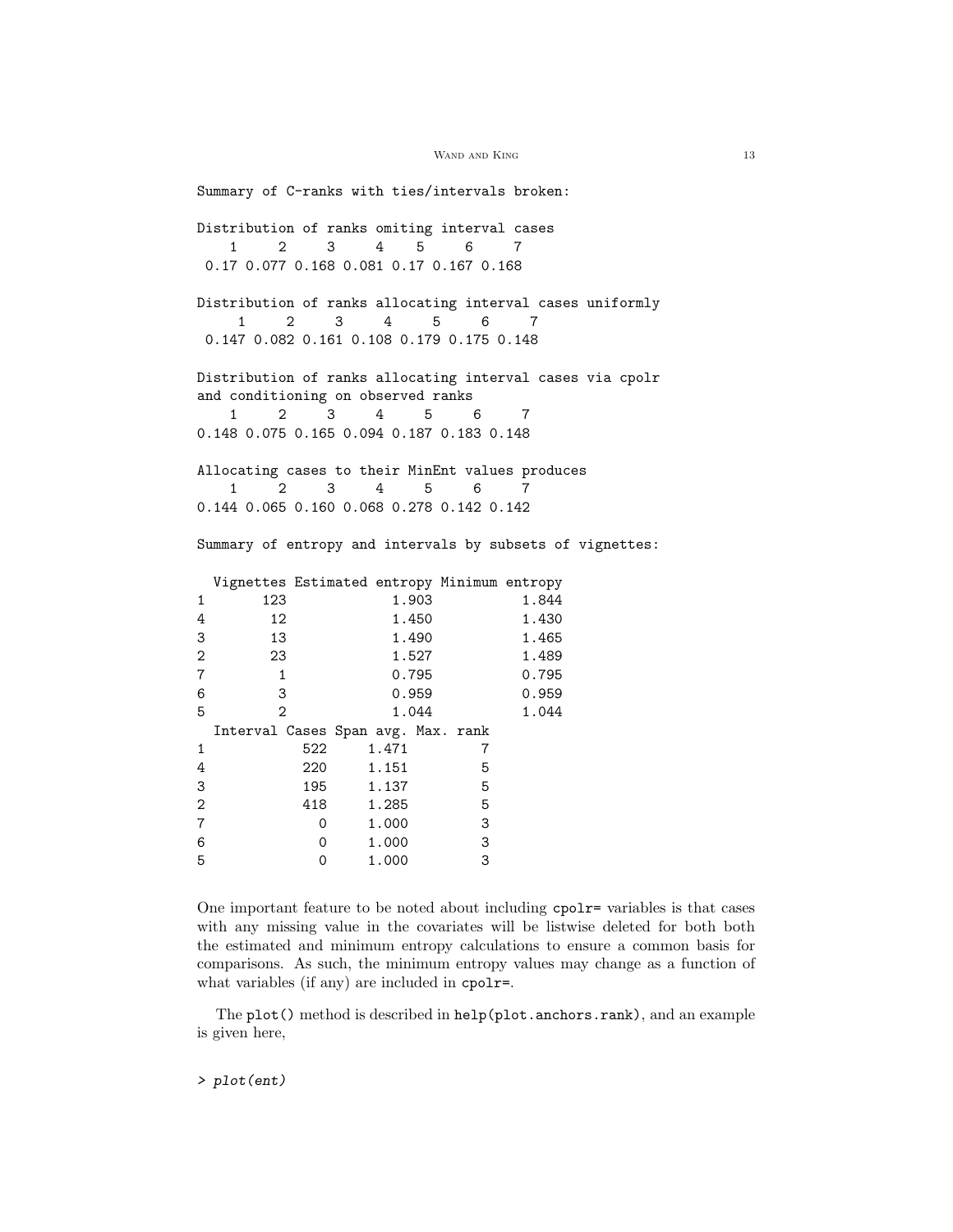

6. Parametric Model

This section describes the Compound Hierarchical Ordered Probit (chopit) model.

6.1. Self-assessment component. Figure 1 summarizes the self-assessment component of the model.

The *actual* level for respondent i is  $\mu_i$ , a continuous unidimensional variable (with higher values indicating more freedom, better health, etc., defined by the order of the vignettes). Respondent i perceives  $\mu_i$  only with random normal error so that

$$
(2) \t\t Y_{is}^* \sim N(\mu_i, \sigma_s^2)
$$

is respondent i's unobserved *perceived* level. The actual level is a linear function of observed covariates  $X_i$ , the first column of which can be a constant term (if it is not needed for identification) and an independent normal random effect  $\eta_i$ :

$$
\mu_i = X_i \beta + \eta_i
$$

with parameter  $\beta$  and

$$
(4) \t\t \eta_i \sim N(0, \omega^2).
$$

The *reported* survey response category is  $y_{is}$  and is generated by the model via this observation mechanism:

(5) 
$$
y_{is} = k \quad \text{if } \tau_{is}^{k-1} \le Y_{is}^* < \tau_{is}^k
$$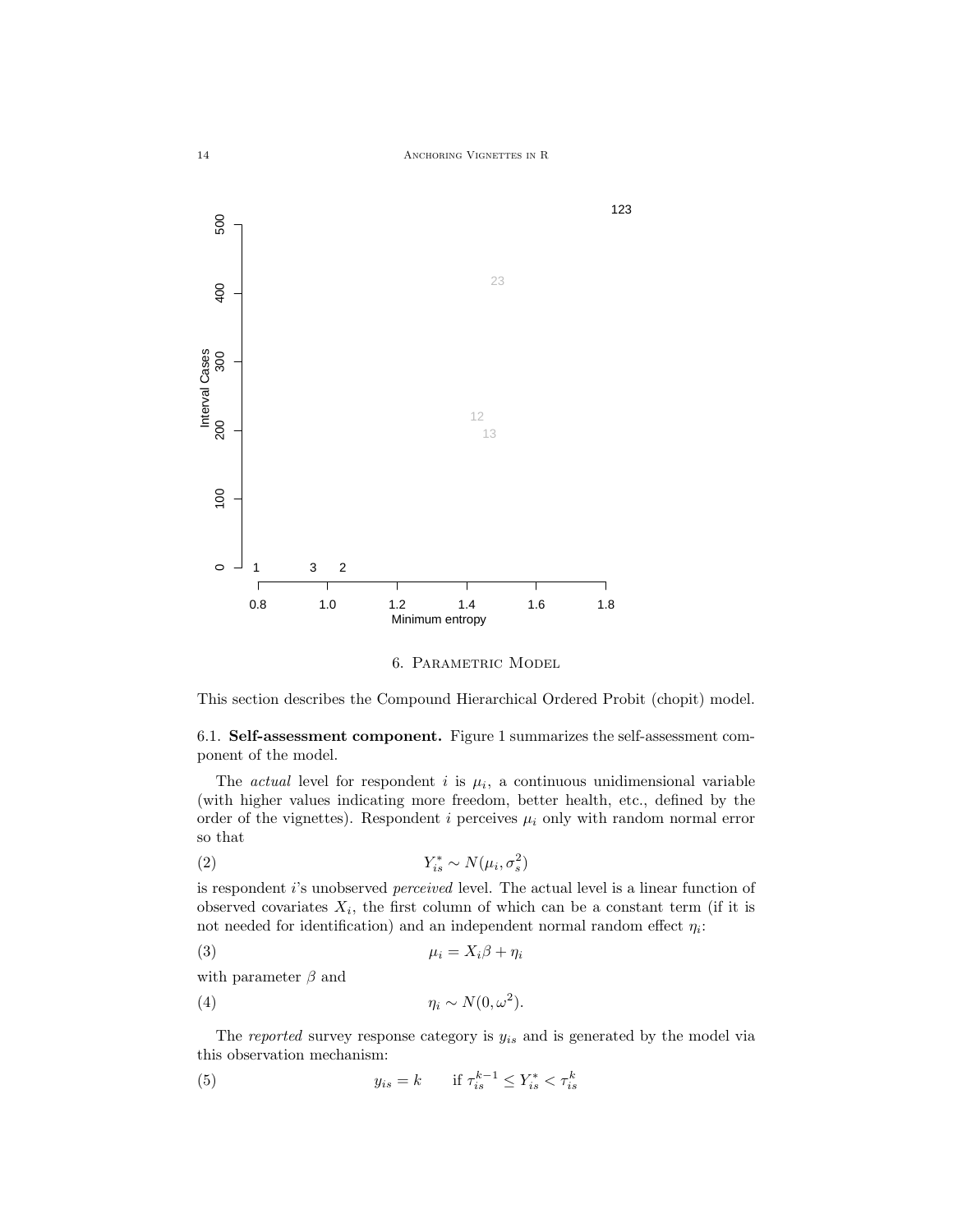



Figure 1. Self-Assessment Component: All levels vary over observations i. Each solid arrow denotes a deterministic effect; a squiggly arrow denotes the addition of normal random error with variance indicated at the arrow's source.



FIGURE 2. Vignette Component for question set  $s$  ( $s = 1, \ldots, S'$ ,  $S' \leq S$ ). All levels vary over observations  $\ell$ . Each solid arrow denotes a deterministic effect; a squiggly arrow denotes the addition of normal random error with variance indicated at the arrow's source.

with a vector of thresholds  $\tau_{is}$  (where  $\tau_{is}^0 = -\infty$ ,  $\tau_{is}^{K_s} = \infty$ , and  $\tau_{is}^{k-1} < \tau_{is}^k$ , with indexes for categories  $k = 1, ..., K_s$  and self-assessment questions  $s = 1, ..., S$ ) that vary over the observations as a function of a vector of covariates,  $V_i$  (the first column of which can be a constant term), and unknown parameter vectors  $\gamma_s$  (with elements the vector  $\gamma_s^k$ ):

(6) 
$$
\tau_{is}^{1} = \gamma_{s}^{1} V_{i}
$$

$$
\tau_{is}^{k} = \tau_{is}^{k-1} + e^{\gamma_{s}^{k} V_{i}} \qquad (k = 2, ..., K_{s} - 1)
$$

6.2. Vignette Component. Figure 2 summarizes the vignette component of the model for question set  $s$  ( $s = 1, \ldots, S$ ). Under the model, one or more of the self-assessment questions have corresponding vignettes.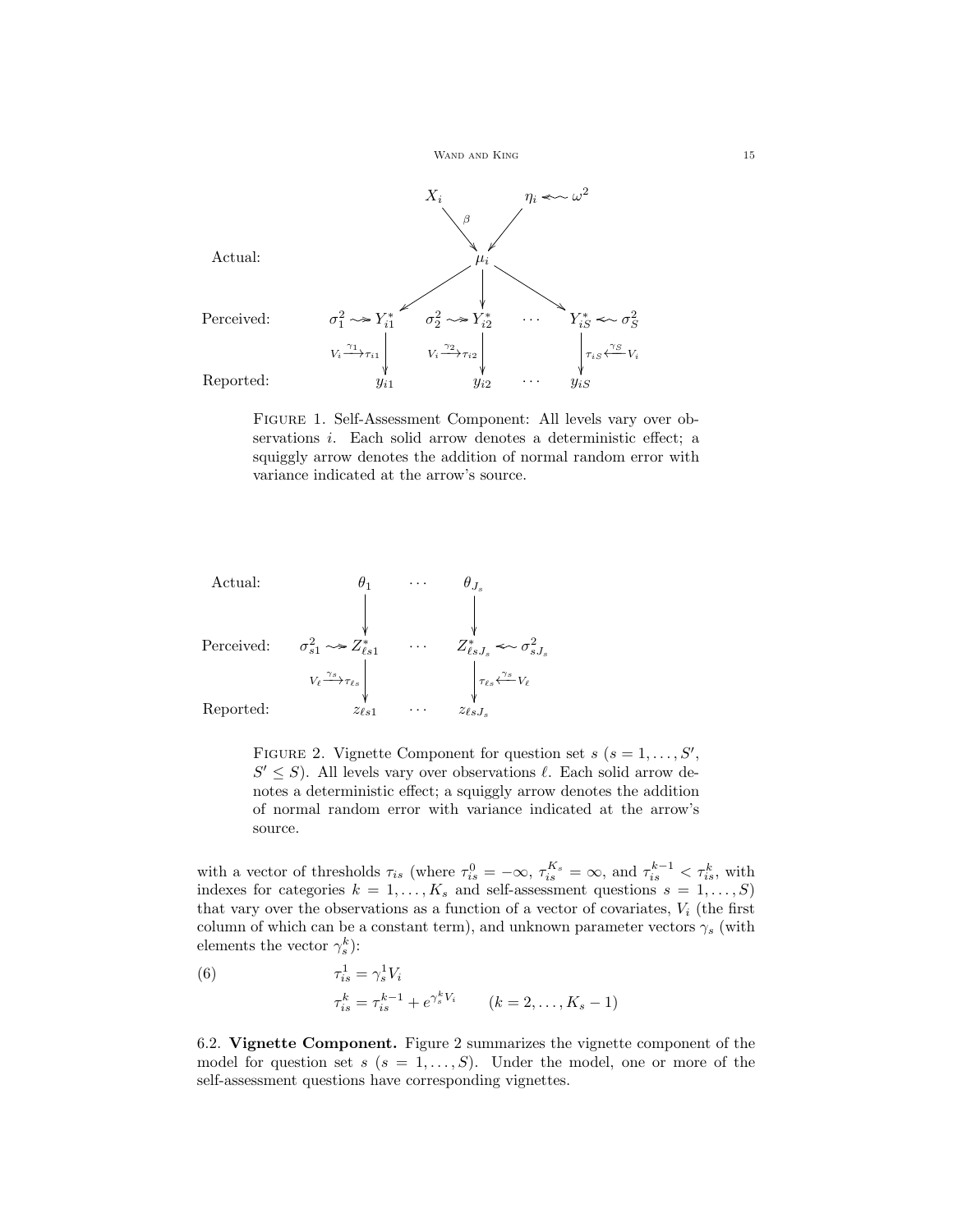The actual level for vignette j is  $\theta_i$  (j = 1, ...,  $J_s$ ), measured on the same scale as  $\mu_i$  and the  $\tau$ 's. Respondent  $\ell$  perceives  $\theta_j$  with random normal error so that

(7) 
$$
Z_{\ell sj}^* \sim N(\theta_j, \sigma_{sj}^2)
$$

represents respondent  $\ell$ 's unobserved assessment of the level of vignette j for question set s.

The perception of respondent  $\ell$  about the level of vignette j elicited via a survey question s with the same  $K_s$  ordinal categories as the corresponding self-assessment question. Thus, the respondent turns the continuous  $Z_{\ell s j}^*$  into a categorical answer to the survey question  $z_{\ell s j}$  via this observation mechanism:

(8) 
$$
z_{\ell sj} = k \quad \text{if } \tau_{\ell s}^{k-1} \leq Z_{\ell j}^* < \tau_{\ell s}^k
$$

with thresholds determined by the same  $\gamma_s$  coefficients as in (6) for  $y_{i1}$ , and the same explanatory variables but with values measured for units  $\ell$ ,  $V_{\ell}$ :

(9) 
$$
\tau_{\ell 1}^1 = \gamma_s^1 V_{\ell} \tau_{\ell 1}^k = \tau_{\ell s}^{k-1} + e^{\gamma_s^k V_{\ell}} \qquad (k = 2, ..., K_1 - 1).
$$

6.3. Identification. The model as specified above has an infinite number of equivalent maximum likelihood solutions. To identify the model, two choices must be made:

- (1) The mean of the actual level must be set, by choosing one point. This can be done by setting the constant term  $\beta_0 = 0$  (in which case be aware of your choice of the scale of the variables in X), or one of the  $\theta$ 's.
- (2) The variance of the actual level must also be set. This can be done by setting all the self-assessment variances (such as  $\sigma_s^2 = 1$ , for all s) or by setting another point among  $\beta_0$  or the  $\theta$ 's.

Two common parameterizations are as follows:

- (1) The ordinal probit parameterization is useful for comparing chopit to this simpler model. Set  $\beta_0 = 0$  and  $\sigma_1^2 = \cdots = \sigma_S^2 = 1$ .
- (2) Another option is parameterization defined by the extreme vignettes. Let  $\theta_1 = 0$  and  $\theta_{J_s} = 1$ . This lets estimates of  $\mu$  be interpreted on the scale of the vignettes, with 0 being the level of the lowest vignette and 1 the level of the highest. Note that  $\mu$  can still be higher than 1 or lower than 0, but the units are easily interpretable.

6.4. EXAMPLE CODE: chopit(). The chopit() function provided by anchors at it's most basic simply requires specifying the formula's defining  $\gamma$ s, zs, and  $\tau$ s. For example, using variables from the data(freedom) dataset, we have the *named* list.

```
> fo <- list(self = self ~ sex + age + educ + factor(country) ,
+ vign = cbind(vign1,vign2,vign3,vign4,vign5,vign6) ~ 1 ,
+ tau = ~ sex + age + educ + factor(country) )
```
The names self=, vign=, and tau= as written, are required. On the LHS of the equality signs are the variables of the dataset that specify the details of the models as for other models (e.g., lm()).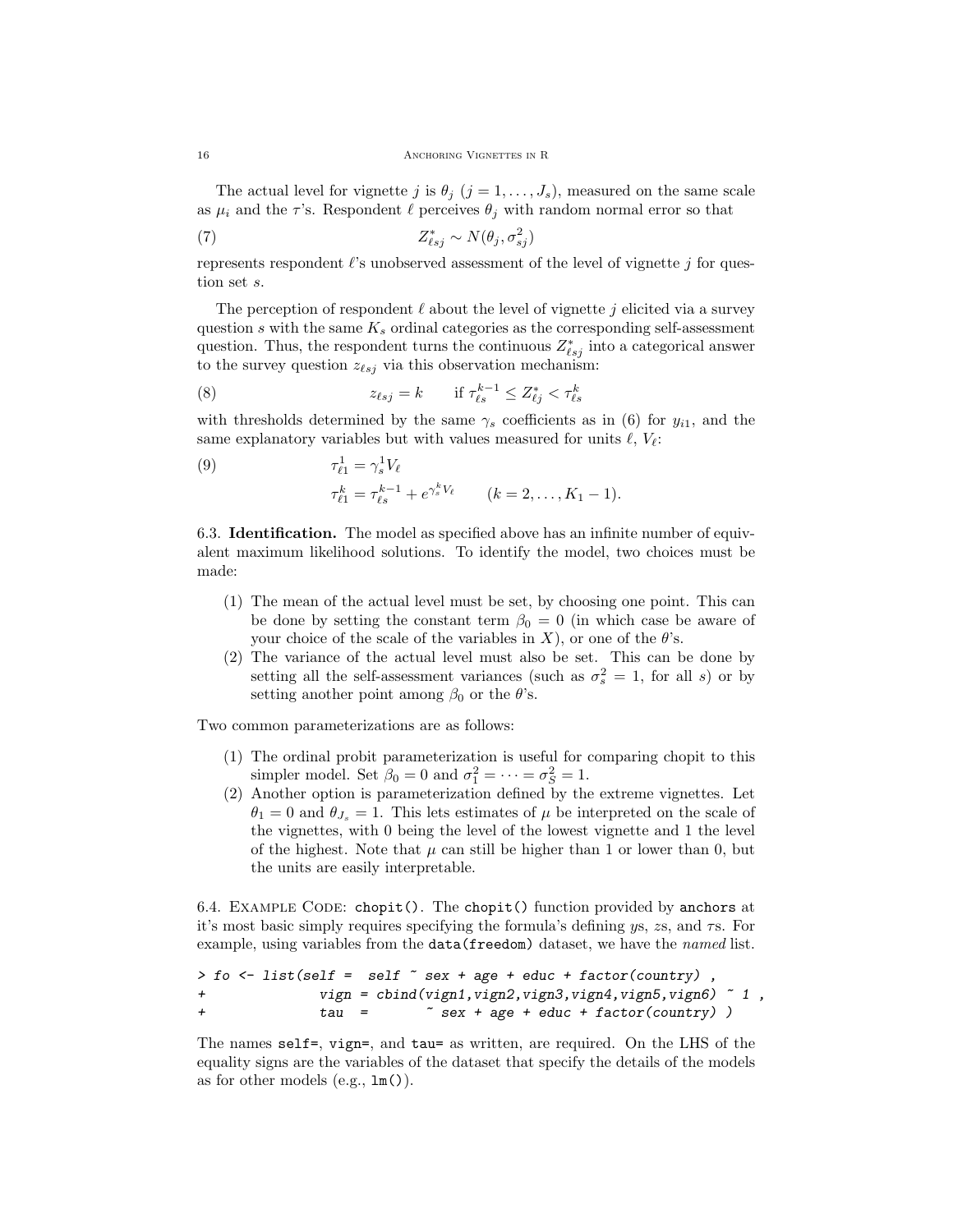The self-assessment variable self is modeled to have a mean that is a linear additive function of sex, age, educ and country dummies. The vignettes are specified as a vector of outcomes cbind(vign1,vign2,vign3,vign4,vign5,vign6) as a function of only an intercept '∼ 1'. This is both a simple and accurate way to describe the model of  $\theta$ s which are the mean locations of the vignettes. The  $\tau$ cutpoints shared by the self-assessment and the vignettes are specified as their own formula without a LHS variable.

Beyond the formula and data, the rest will be set by default in the basic invocation,

```
which can be summarized by the summary method,
> summary(out)
ANCHORS: SUMMARY OF RELATIVE CHOPIT ANALYSIS:
Model formula:
$self
self \tilde{\ } sex + age + educ + factor(country)
$vign
cbind(vign1, vign2, vign3, vign4, vign5, vign6) \degree 1
$tau
\tilde{\text{c}} sex + age + educ + factor(country)
$cpolr
~1<environment: 0x559792bdb4d8>
Coefficients:
                               coeff se
gamma.cut1.(Intercept) -1.6697 0.0774
gamma.cut1.sex 0.0570 0.0228
gamma.cut1.age -0.0028 0.0007
gamma.cut1.educ 0.0109 0.0068
gamma.cut1.factor(country)Eurasia 0.0447 0.0504
gamma.cut1.factor(country)Oceania -0.1262 0.0309
gamma.cut2.(Intercept) 0.6655 0.0388
gamma.cut2.sex -0.0426 0.0205
gamma.cut2.age 0.0013 0.0006
gamma.cut2.educ -0.0140 0.0061
gamma.cut2.factor(country)Eurasia -0.0286 0.0449
gamma.cut2.factor(country)Oceania 0.0260 0.0274
gamma.cut3.(Intercept) 0.7068 0.0319
gamma.cut3.sex -0.0211 0.0167
gamma.cut3.age -0.0001 0.0005
```
> out <- chopit( fo, data=freedom)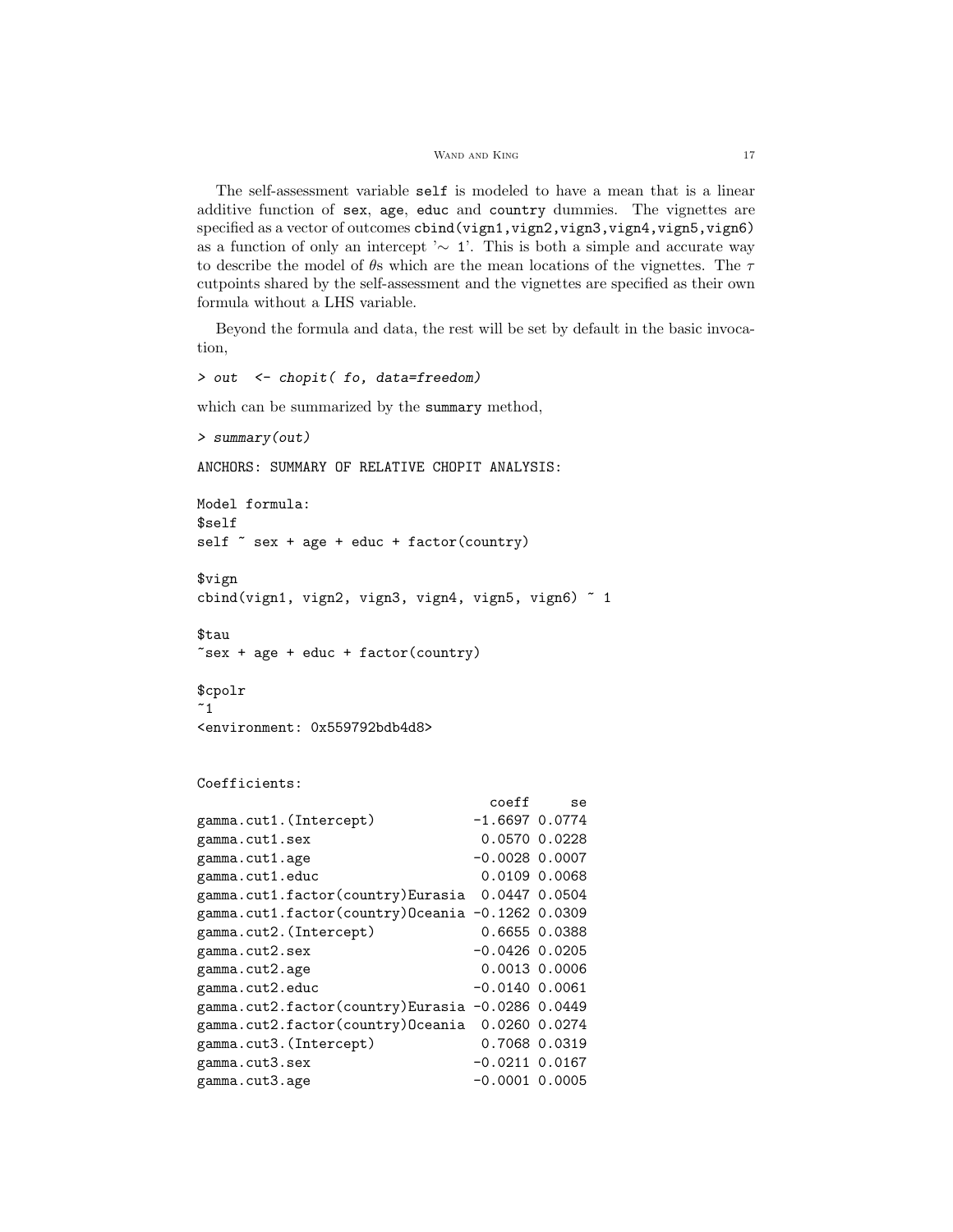$18$   $\,$   $\,$  Anchoring Vignettes in R  $\,$ 

| gamma.cut3.educ                                                    |                    | 0.0112 0.0051 |  |
|--------------------------------------------------------------------|--------------------|---------------|--|
| gamma.cut3.factor(country)Eurasia 0.0250 0.0374                    |                    |               |  |
| gamma.cut3.factor(country)Oceania -0.0985 0.0218                   |                    |               |  |
| gamma.cut4.(Intercept)                                             |                    | 0.5937 0.0294 |  |
| gamma.cut4.sex                                                     |                    | 0.0436 0.0159 |  |
| gamma.cut4.age                                                     |                    | 0.0007 0.0005 |  |
| gamma.cut4.educ                                                    |                    | 0.0163 0.0049 |  |
| gamma.cut4.factor(country)Eurasia                                  |                    | 0.0605 0.0365 |  |
| gamma.cut4.factor(country)Oceania                                  |                    | 0.0166 0.0211 |  |
| sigma.random.effect                                                | 1.0000             | NaN           |  |
| sigma.self                                                         | 1.0000             | NaN           |  |
| sigma.vign1                                                        |                    | 0.7951 0.0183 |  |
| sigma.vign2                                                        |                    | 0.9974 0.0239 |  |
| sigma.vign3                                                        |                    | 0.7546 0.0173 |  |
| sigma.vign4                                                        |                    | 0.8336 0.0208 |  |
| sigma.vign5                                                        |                    | 0.7246 0.0171 |  |
| sigma.vign6                                                        |                    | 1.3307 0.0420 |  |
| theta.vign1                                                        | $-1.0863$ 0.0721   |               |  |
| theta.vign2                                                        | $-1.2051$ 0.0734   |               |  |
| theta.vign3                                                        | $-0.2478$ 0.0706   |               |  |
| theta.vign4                                                        |                    | 0.1660 0.0715 |  |
| theta.vign5                                                        | $-0.0562$ 0.0706   |               |  |
| theta.vign6                                                        |                    | 0.9519 0.0820 |  |
| beta. (Intercept)                                                  | 0.0000             | NaN           |  |
| beta.sex                                                           |                    | 0.1434 0.0388 |  |
| beta.age                                                           | $-0.0019$ $0.0012$ |               |  |
| beta.educ                                                          | $-0.0569$ $0.0117$ |               |  |
| beta.factor(country)Eurasia                                        | 0.4600 0.0897      |               |  |
| beta.factor(country)Oceania                                        | $-0.7019$ 0.0517   |               |  |
|                                                                    |                    |               |  |
| -Log-likelihood of CHOPIT: 32421.69                                |                    |               |  |
|                                                                    |                    |               |  |
| Partition of CHOPIT -Log-likelihood by question:                   |                    |               |  |
| $-LL$<br>N                                                         |                    |               |  |
| Self (self) 5154.965 3447                                          |                    |               |  |
| 5032.314 3447<br>vign1                                             |                    |               |  |
| vign2<br>5207.052 3447                                             |                    |               |  |
| 4766.234 3447<br>vign3                                             |                    |               |  |
| 4340.710 3447<br>vign4                                             |                    |               |  |
| vign5<br>4485.543 3447                                             |                    |               |  |
| vign6<br>3434.877 3447                                             |                    |               |  |
| Number of cases that contribute at least partially to likelihoods: |                    |               |  |
| a) in self-responses: 3447                                         |                    |               |  |
| b) in vign-responses: 3447                                         |                    |               |  |
|                                                                    |                    |               |  |

The default invocation uses the the ordinal probit normalization, which identifies/normalizes the model by omitting the intercept in  $\mu$ , and setting  $\sigma_1 = 1$  (the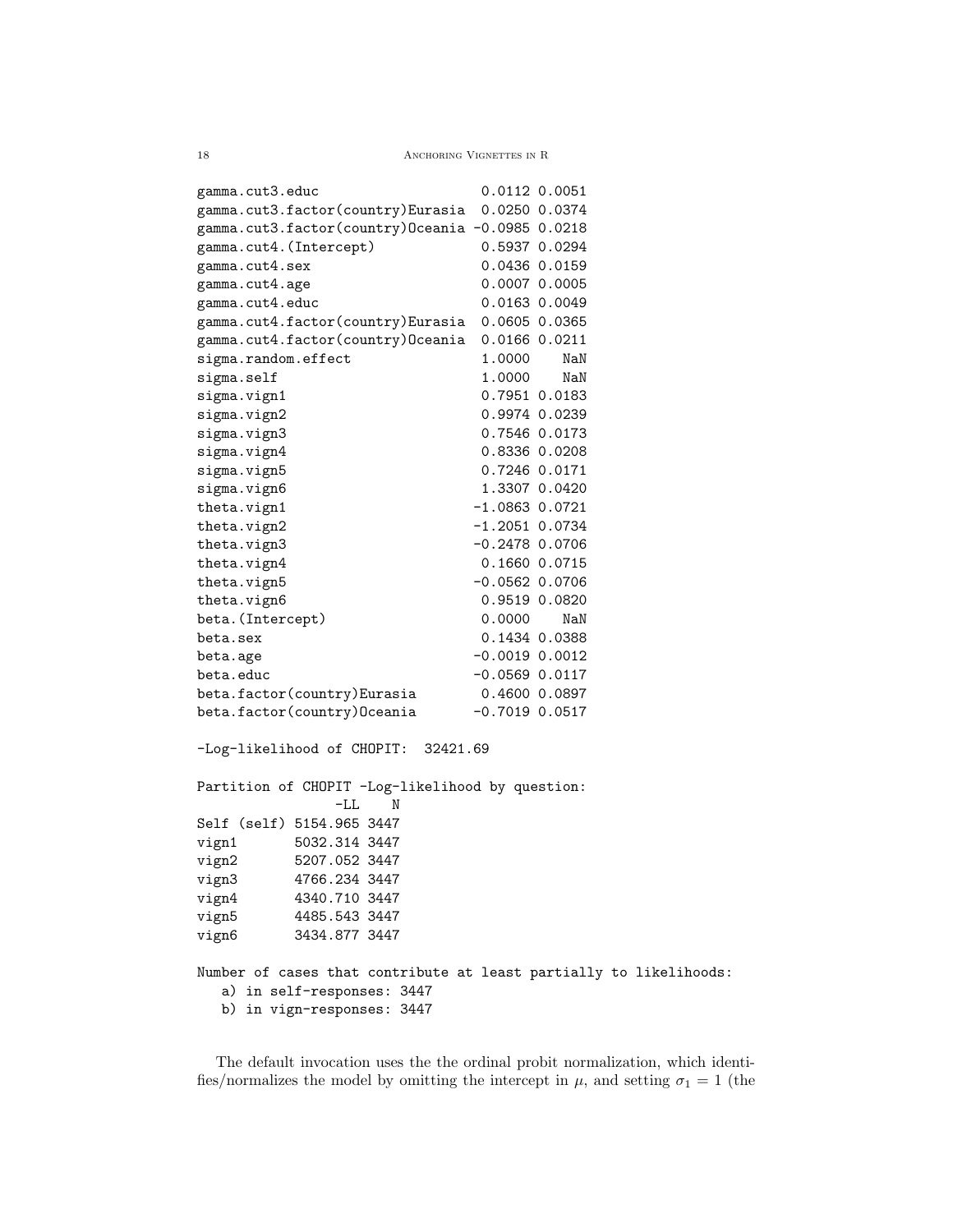# WAND AND KING  $\hfill 19$

variance of the first self-assessment question). If one specified the explanatory variables of self= to include an intercept, then that intercept parameter would be constrained to be zero as will be beta.(Intercept) in this example.

# 7. LIST OF FUNCTIONS

|          |                        | Here is a list of function available in anchors, and help files are available for each |
|----------|------------------------|----------------------------------------------------------------------------------------|
|          | allequal.test          | all.equal with expected outcome test                                                   |
|          | anchors                | Analysis of surveys with anchoring vignettes                                           |
|          | anchors.chopit         | Compound Hierarchical Ordered Probit (CHOPIT)                                          |
|          | anchors.combn          | Calculate known minimum or estimated entropy for subsets                               |
|          | anchors.data           | Organized data from surveys with anchoring                                             |
|          | anchors.options        | Set or query anchors() parameters                                                      |
|          | anchors.order          | Calculate frequency of vignette orderings                                              |
|          | anchors.rank           | Non-parametric analysis of surveys with                                                |
|          | convert                | Convert factor variables into integers                                                 |
|          | cpolr                  | Censored ordered probit                                                                |
| of them. | fitted.anchors.cpolr   | Conditional and unconditional prediction for cpolr                                     |
|          | fitted.anchors.rank    | Fitted values of non-parametric models                                                 |
|          | fitted.cpolr           | Conditional and unconditional prediction for cpole                                     |
|          | insert                 | Insert DIF-corrected variable into data frame                                          |
|          | barplot.anchors.order  | Plot frequency of vignette orderings                                                   |
|          | barplot.anchors.rank   | Plot distribution of non-parametric ranks                                              |
|          | replace.list           | Updating contents of one list using a second                                           |
|          | replace.value          | Replaces occurences of a value with another                                            |
|          | summary.anchors.chopit | Summary of CHOPIT Analysis                                                             |
|          | summary.anchors.order  | Calculate frequency of vignette orderings                                              |
|          | summary.anchors.rank   | Summary of non-parameteric anchors analysis                                            |
|          | trim.data              | Trim a dataset to match anchors.data                                                   |
|          |                        |                                                                                        |